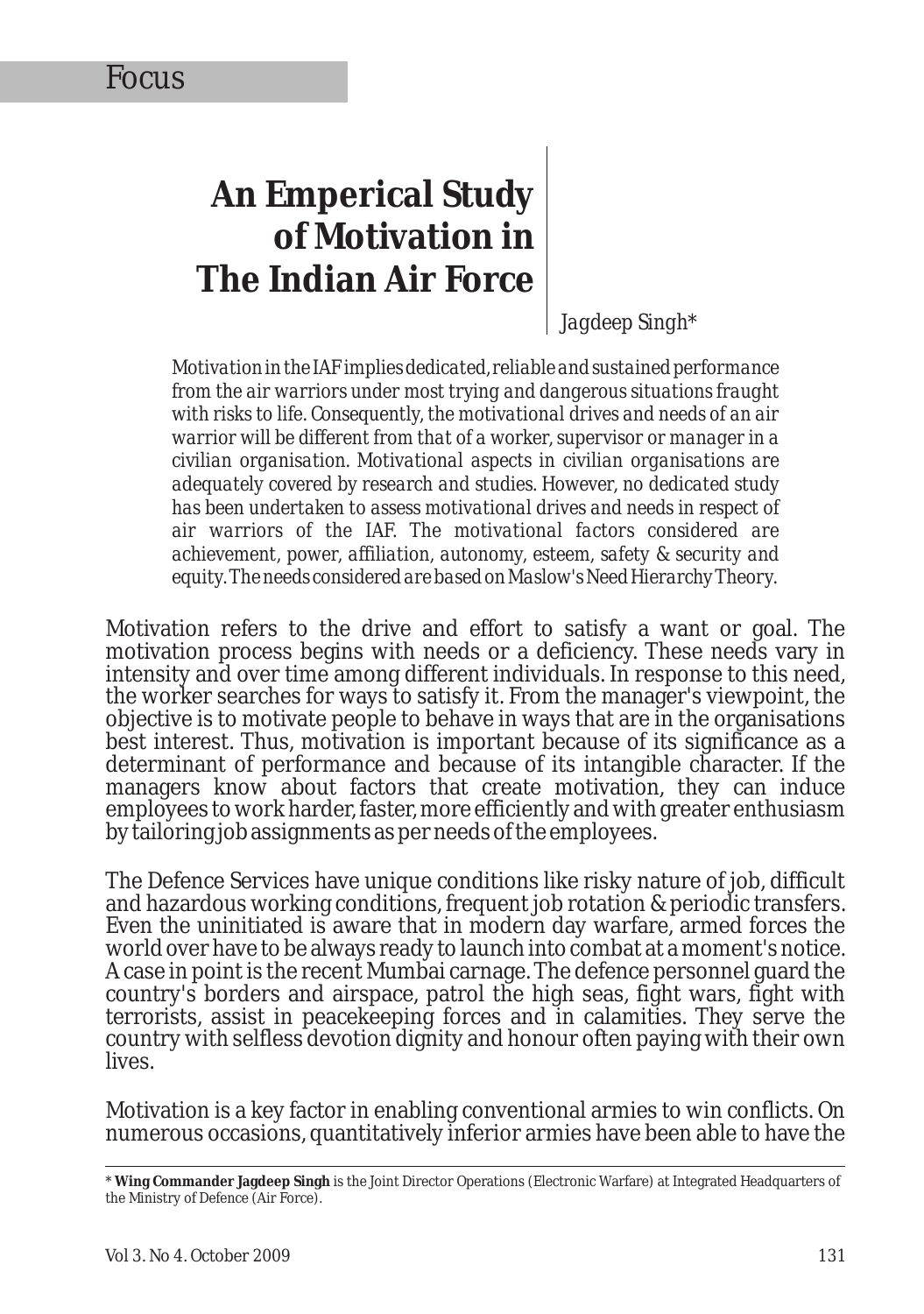#### *Jagdeep Singh*

upper hand because of their fighting spirit, aggressiveness, and relatively buoyant high morale. No matter how much energy is put into training the soldier, if he is not adequately motivated, the outcome will constantly be low combat performance. This means that individual actions, human imperfections, performance thresholds, and varying personalities will still influence and determine a conflict's outcome. Therefore, an understanding of motivation and application of effective leadership merits special importance in Defence Services.

The Indian Air Force is the fourth largest Air Force in the world with a highly technical and specialised fighting force. Its primary responsibility is to secure Indian airspace and to conduct aerial warfare during a conflict. The air force in any country invariably operates equipment at the cutting edge of technology. The Indian Air Force (IAF) is no exception. It boasts of the best men and machines, be it aircraft, missiles, radars or other high tech equipment. However, the complex and state-of-the-art technological holding of the IAF is no match for effectiveness and efficiency of the man behind the machine. The IAF requires highly skilled and motivated personnel to maintain, operate and fly the various weapon systems at the highest levels of efficiency and operational readiness. Regardless of the vast technological advances that warfare will undergo, its conduct will always be in the hands of human beings. Therefore, men in uniform still remain the

greatest asset of the IAF. The blue uniform, apart from its smartness, also stands out as a symbol of deep patriotism, exceptional valour and extreme devotion to duty.

Many commanders today are not aware of the effects that motivation can have on operational preparedness. Therefore, it is important they learn and understand the key factors that determine positive motivation. They still hold conservative beliefs and tend to view motivation as a "carrot-and-stick" process. It is in this context that the study of various factors affecting motivation in the IAF assumes added significance. An understanding of motivational drives and needs in respect of the IAF personnel i.e. officers and personnel below officer rank (PBOR) by the commander at the junior, middle or higher level of management will facilitate understanding of individual differences in terms of needs, values and other personal characteristics, application of the correct motivational techniques for effective performance and diagnosing and rectifying causes of performance problems.

For the purpose of this study, four ranks of the Indian Air Force have been considered. These ranks are- wing commander, flying officer, sergeant and corporal. Specifically, the study aims to compare motivational drives and needs and to assess the relationship between them amongst and within the selected ranks. The wing commander and flying officer are from officer cadre. The flying officer rank is the first rank in the officer cadre and is granted at the time of commission. The wing commander rank is granted after a service of 13 years.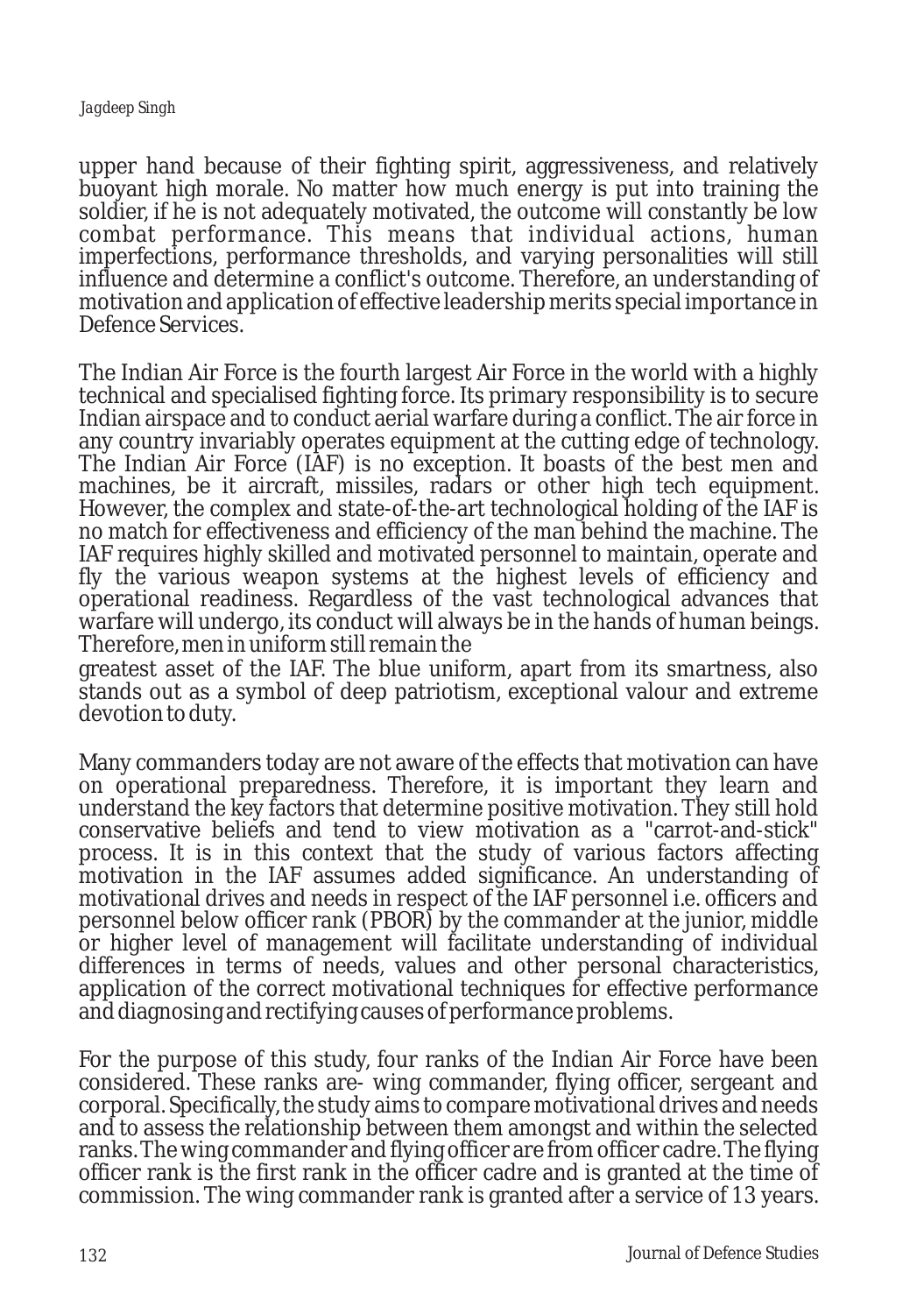The sergeant and corporal are non-commissioned officers i.e. Personnel Below Officer Rank (PBOR). The rank of corporal is granted to an airman after a service of 5 years. The rank of sergeant is granted after a service of 13 years. The motivational factors considered are: Achievement, Power, Affiliation, Autonomy, Esteem, Safety & Security and Equity. The needs considered are based on Maslow's Need Hierarchy theory. These needs are: Physiological, Safety, Social, Esteem and Self Actualization.

The study is an empirical research based on quantitative approach. The research method is based on survey of respondents through a questionnaire. Two different questionnaires have been used for assessing motivational drives and needs. There were a total of 200 respondents i.e. 50 in each of the four ranks. The Five-Point Likert Scale is used for answering the questionnaire. The research technique used for data analysis is Analysis of Variance (ANOVA) as more than two groups/samples are involved i.e. four groups in this study. In addition to ANOVA technique, Duncan's Mean Test approach has also been used. Significant difference between group means is indicated by ANOVA technique whereas Duncan's Mean Test identifies the significant pairs i.e. groups within which significant difference exists.

The literature available on motivational aspects is voluminous. Exploratory studies to evaluate needs and relative importance of motivational factors/incentives undertaken in Indian context till date, primarily covers workers, supervisors and managers in sectors such as industries, government factories, public enterprises and IT organizations. In these organizations, motivational concepts are used by managers to enhance productivity and thereby profit, growth and turnover. However, the IAF and for that matter the Defence Services are not productive organisation. A career in the IAF brings opportunities and risks unfamiliar in civilian life. The yard stick for assessing Defence Services is the level of its operational preparedness rather than parameters like profit, growth and turnover. Therefore, organisational climate and work culture of the IAF will be different from civilian organisations. Motivation in the IAF implies dedicated, reliable and sustained performance from air warriors under most trying and dangerous situations fraught with risks to life. Consequently, the motivational drives and needs of an air warrior will be different from that of a worker, supervisor or manager in a civilian organisation. Motivational aspects of workers in civilian organisations are adequately covered by research and studies. However, no dedicated study has been undertaken to assess the motivational drives and needs in respect of air warriors of the Indian Air Force. Therefore, the present study is an attempt to understand motivational drives and needs of air warriors.

Assessment and comparison of motivational drives amongst selected ranks of respondents is summarized in Table-1. Achievement and Autonomy motivation are highest for wing commander rank. Power, affiliation and esteem motivation are highest for flying officer rank. Safety & security motivation is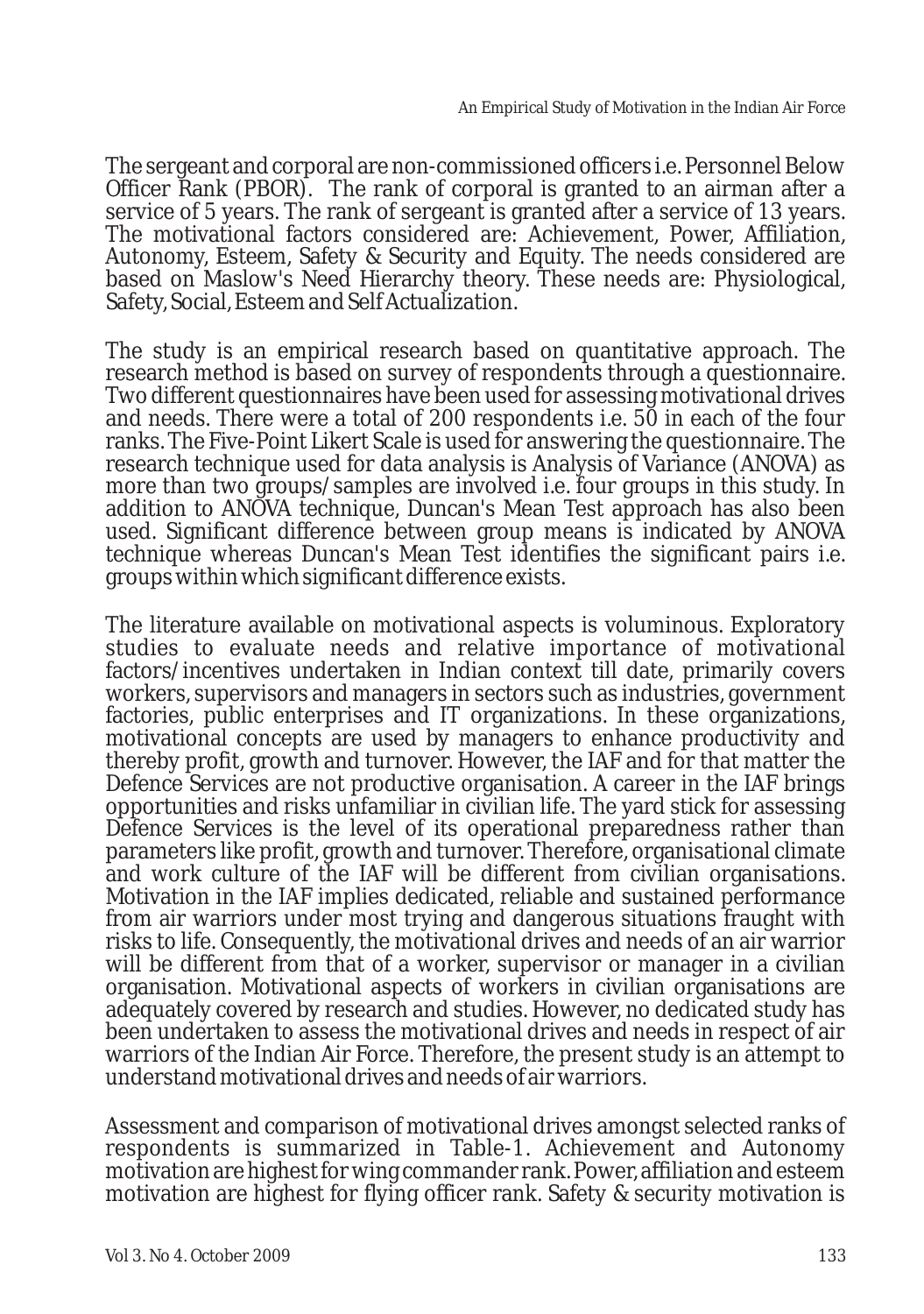# highest for sergeant rank. The equity motivation is on par within all the four ranks reinforcing the belief that all individuals want to be treated fairly.

| <b>Motivational Drive</b> | Rank                  |
|---------------------------|-----------------------|
| Achievement               | Wing Commander        |
| Power                     | <b>Flying Officer</b> |
| Affiliation               | Flying Officer        |
| Autonomy                  | Wing Commander        |
| Esteem                    | Flying Officer        |
| Safety & Security         | Sergeantr             |
| Equity                    | Equal For All         |

Table-1 **Comparison of Motivational Drives Amongst Selected Ranks** 

Assessment and comparison of needs amongst all ranks of respondents is summarized in Table-2. The physiological need is highest for corporal rank. The safety need is highest for sergeant rank. The social need is highest within flying officer rank. The esteem and self actualization needs are highest for wing commander rank.

| <b>Comparison of Needs Amongst Selected Ranks</b> |                |
|---------------------------------------------------|----------------|
| Need                                              | Rank           |
| Psychological                                     | Corporal       |
| Safety                                            | Sergeant       |
| Social                                            | Flying Officer |
| Esteem                                            | Wing Commander |
| Self Actualization                                | Wing Commander |

Table-2

Assessment of motivational drives within each individual rank is summarized in Table-3. The drive for achievement is highest within wing commander and flying officer ranks. The drive for affiliation is highest within sergeant and corporal ranks.

Table-3 Assessment of Motivational Drives Within Individual Ranks

| Rank           | <b>Highest Motivational Drive</b> |
|----------------|-----------------------------------|
| Wing Commander | Achievement                       |
| Flying Officer | Achievement                       |
| Sergeant       | Affiliation                       |
| Corporal       | Affiliation                       |

Assessment of needs within each individual rank is summarized in Table-4. The need for self actualization is highest within wing commander and flying officer ranks. The need for esteem is highest within sergeant and corporal ranks.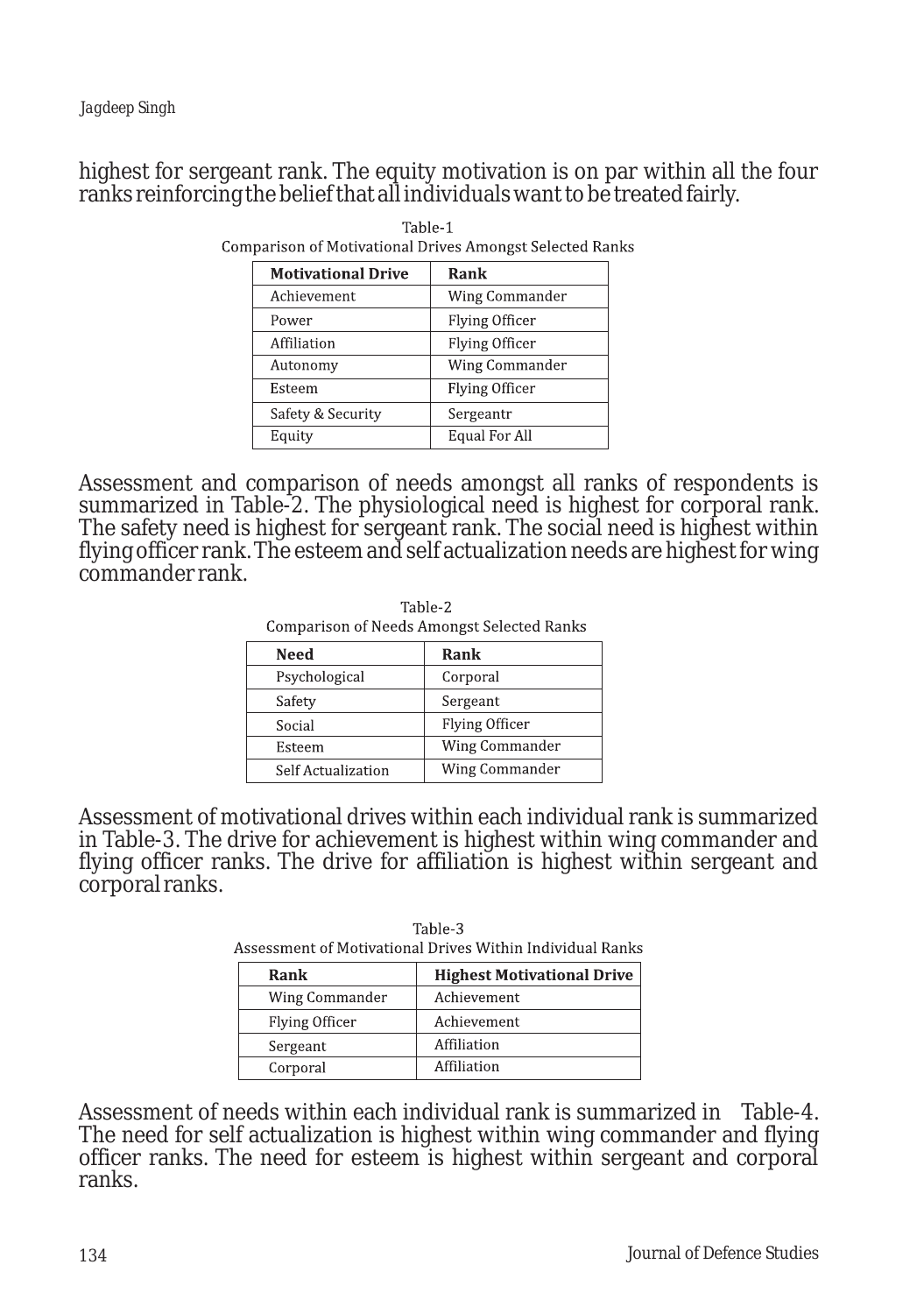| Азэсээшсис ог весаз ташиг шагтаад вашзэ |                     |  |
|-----------------------------------------|---------------------|--|
| Rank                                    | <b>Highest Need</b> |  |
| Wing Commander                          | Self Actualization  |  |
| Flying Officer                          | Self Actualization  |  |
| Sergeant                                | Esteem              |  |
| Corporal                                | Esteem              |  |

Table-4 Assessment of Needs Within Individual Ranks

Mean of motivational drives amongst all selected ranks is shown in Figure-1. As can be seen, the achievement drive is the highest followed by affiliation, esteem, equity, safety & security, power and autonomy drives. Therefore, it may be concluded that the drive to excel, set challenging goals and attain a high standard of success is strong among respondents across all the four ranks considered for this study.

**Figure-1 Mean of Motivational Drives Amongst all Ranks**



Mean of needs amongst all selected ranks is shown in Figure-2. As can be seen, the self actualization need is the highest followed by esteem, social, safety and physiological needs. Therefore, it may be concluded that the need for personal growth, self-fulfilment, increasing one's competence and becoming a better person is strong among respondents across all the four ranks considered for this study. The ranking of needs, as shown in Figure-2, matches with the Maslow's hierarchy of needs.

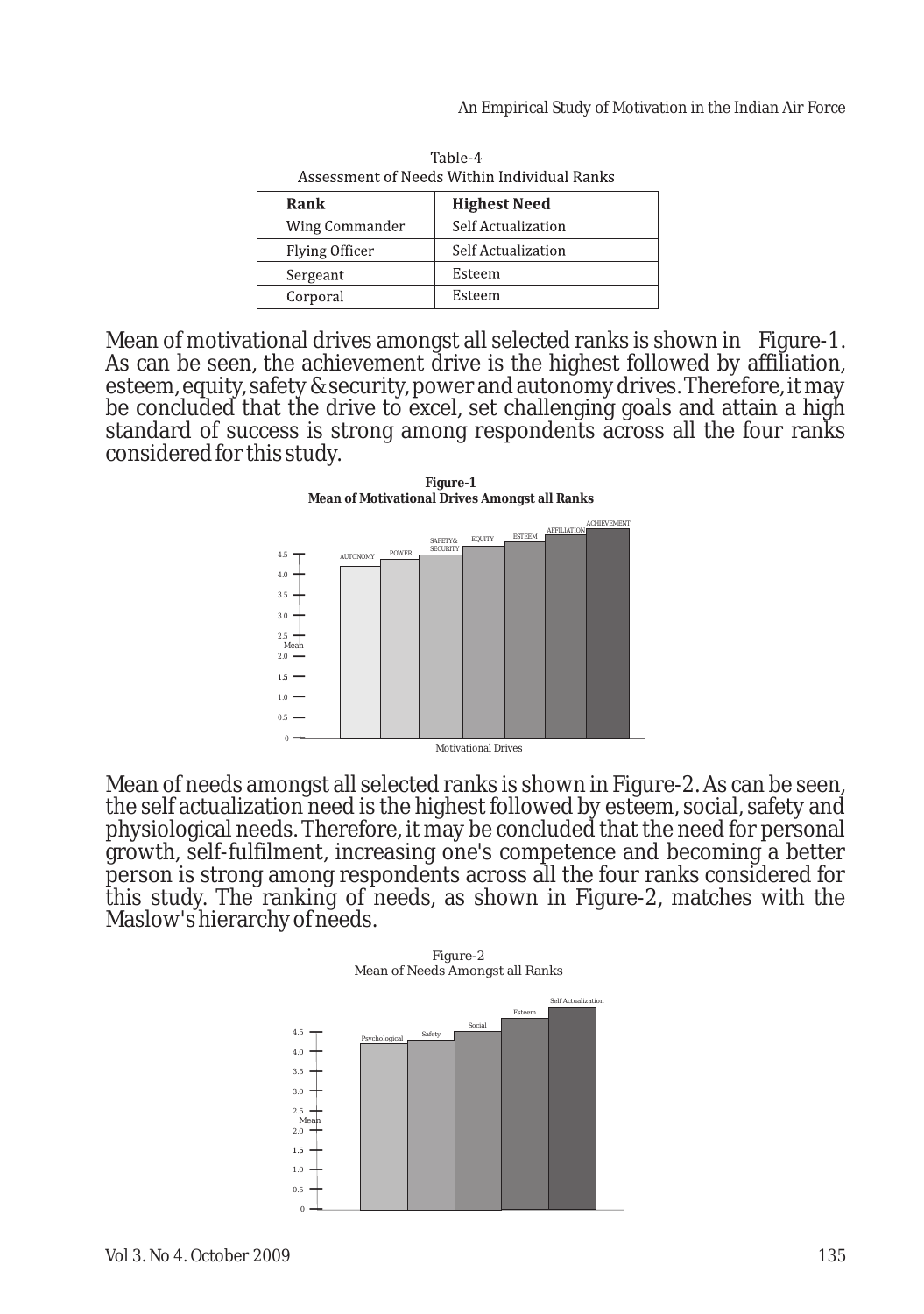## *Jagdeep Singh*

Following relationship has emerged between motivational drives and needs

- amongst selected ranks of respondents:<br>• The safety need has been observe<br>the esteem motivation is high. The safety need has been observed to be low for respondents for whom
- ?the esteem motivation is high. The esteem need has been observed to be high for respondents for
- ?whom the esteem motivation is high. The esteem need has been observed to be high for respondents for whom the equity motivation is high.

Following relationship has emerged between motivational drives and needs within wing commander rank:-

- The social need has been observed to be high for respondents for whom<br>the affiliation motivation is high.
- ?the affiliation motivation is high. The esteem need has been observed to be high for respondents for
- ?whom the esteem motivation is high. The esteem need has been observed to be high for respondents for whom the equity motivation is high.

Following relationship has emerged between motivational drives and needs

- within flying officer rank:-<br>
 The esteem need has been observed to be l<br>
whom the safety & security motivation is high. The esteem need has been observed to be high for respondents for
- whom the safety & security motivation is high.<br>
 The esteem need has been observed to be high for respondents for whom the equity motivation is high.

For sergeant rank, the safety need has been observed to be high for respondents for whom the safety & security motivation is high.

For corporal rank, the self actualization need has been observed to be low for respondents for whom the autonomy motivation is high.

**Conclusion**

Motivation is the most commonly used term to explain why a person responds under different sets of circumstances as he does. Although the level of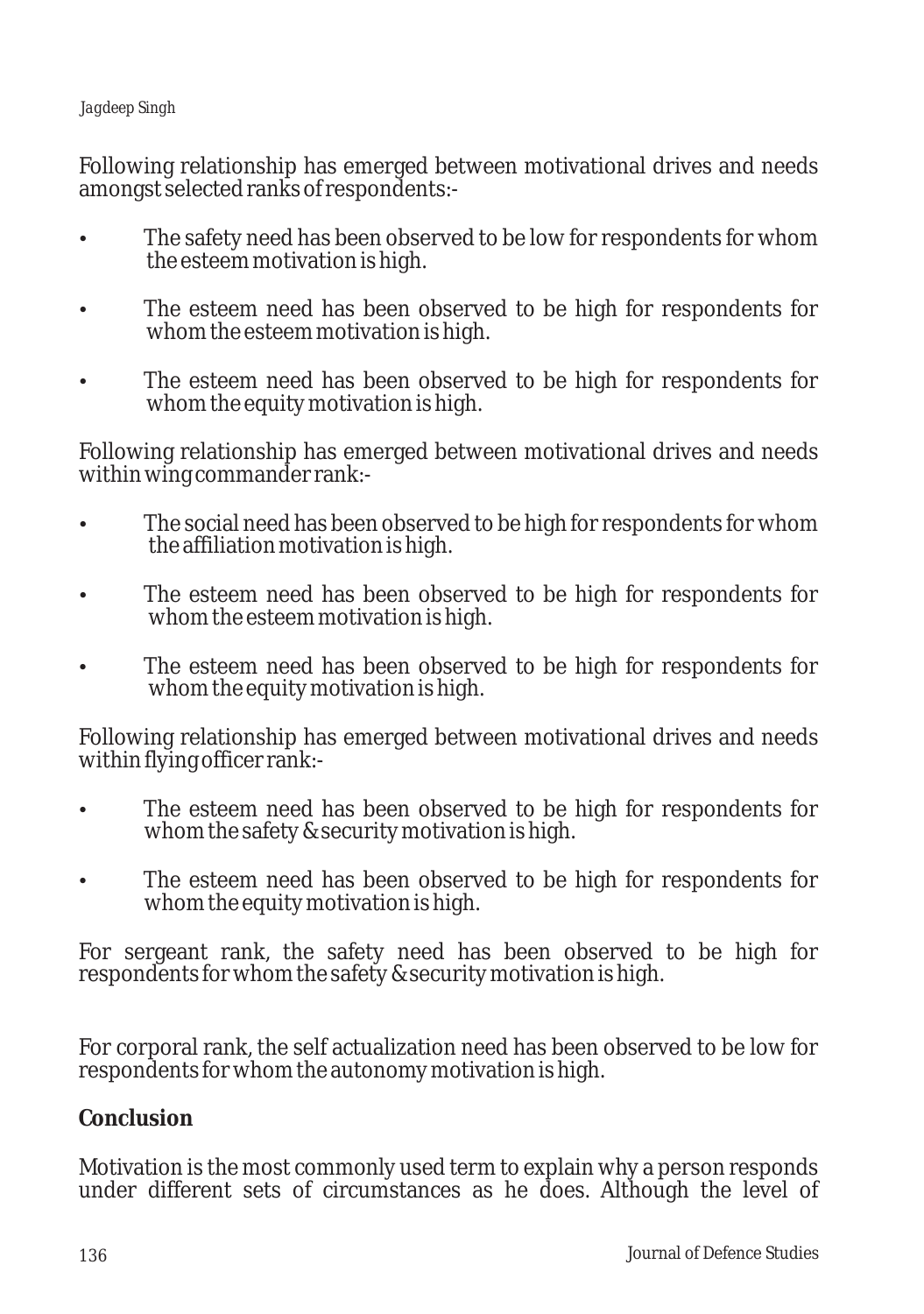understanding concerning work motivation has increased considerably in the past few decades, yet there are a significant number of commanders who still hold conservative beliefs on how much their subordinates want to contribute on a job/task. They still tend to view motivation as a "carrot-and-stick" process. It is in this context that the study of various factors affecting motivation in the IAF assumes added significance. Commanders should be sensitive to variations in their sub-ordinate's needs, abilities and attributes. Such an understanding will allow the commanders to utilize most efficiently, the diverse talents among their subordinates. It is essential that commanders become intelligent consumers of behavioural data so that they function from a position of knowledge and understanding than from one of the uncertainty or ignorance.

To conclude, a commander in the IAF has to get things done through subordinates. To do this the commander should be able to motivate subordinates. But that is easier said than done. Motivation practice and theory are difficult subjects, touching on several disciplines. In spite of enormous research, basic as well as applied, the subject of motivation is not clearly understood and more often than not poorly practiced. To understand motivation one must understand human nature itself. And there lies the problem. Human nature can be very simple, yet very complex. An understanding and appreciation of this is a prerequisite to effective employee motivation in the workplace and therefore effective management and leadership. The present study is an attempt to understand motivational drives and needs of air warriors. It is hoped that findings of this study will help commanders in the IAF to understand and appreciate needs of air warriors thereby enabling commanders to improve performance of the air warriors and enhance the perceived levels of job satisfaction through application of appropriate motivational tools and techniques.

Notes:

- 1. Baron, R.A., Psychology, Prentice-Hall of India Pvt. Ltd., New Delhi, 1996, p. 375. 2. Ganguli, H.C., Industrial Productivity and Motivation, Asia Publishing House, Bombay, 1961, p. 11. 3. Dwivedi, R.S., 'Are Management Appraisals Fallacious in Promotion', Indian Management, March 1976. 4 Berelson, B. and G. Steiner, Human Behavior-An Invention of Scientific Findings, Harcourt Brace and World, New York 1964. 5. Kolasa, B.J., Introduction to Behavioral Science for Business, Wiley Eastern Pvt Ltd., New Delhi, 1970, p. 250. 6. Porter L.W. and E.E. Lawler III, Managerial Attitudes and Performance, Irwin, Homewood, Illinois, 1968. 7. Luthans, K, Organizational Behavior, McGraw-Hill International Book Company, Tokyo, 1981, pp. 194-95. 8. Robbins, S.P., Organizational Behavior, Prentice-Hall of India Pvt. Ltd., New Delhi, 1996, pp. 235-36. 9. Adler, N.J., International Dimensions of Organizational Behavior, PWS-Kent, Boston, 1991, p. 152. 10. Hofstede, G., 'Motivation, Leadership, and Organization: Do American Theories Apply Abroad?', Organizational Dynamics , Summer 1980, p.55.
- 11. Harpaz, I., 'The Importance of Work Goals: An International Perspective', Journal of international Business Studies, First Quarter 1990. pp. 75-93
- $12.$ 12. Popp, G.E., H.J. Davis and T.T. Herbert, 'An International Study of Intrinsic Motivation Composition', Management